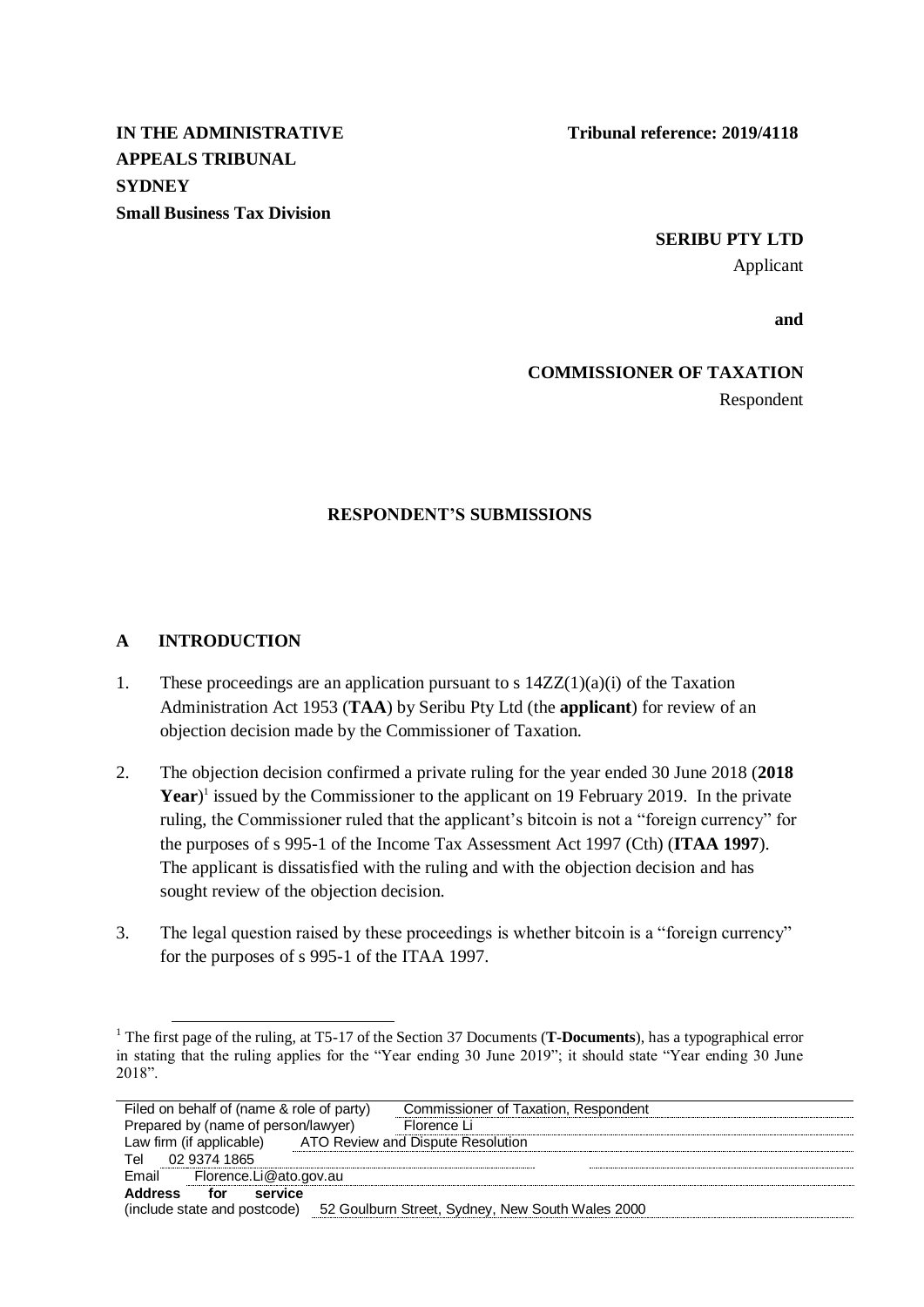4. In summary, the Commissioner submits that Bitcoin is not a "foreign currency" under s 995-1. Bitcoin is a digital token, used as a medium of exchange on the internet in some limited circumstances. However, it is not the means of payment, unit of account and store of value (or any one of these) under the laws of any country, therefore it is not a foreign currency under s 995-1 of the ITAA 1997.

# **B FACTUAL BACKGROUND**

#### **The transaction in issue**

- 5. The facts can be stated shortly. They are described in the ruling application.<sup>2</sup> These facts constitute the "specified scheme" for the purposes of s 359-5(1) of Schedule 1 to the TAA. They are not in dispute (nor would these proceedings be a forum for any such dispute). $3$
- 6. The applicant acquired 0.56 Bitcoins during the 2018 Year, before 6 February 2018. On 6 February 2018, the applicant settled a payment with 0.50 Bitcoins.
- 7. There was a decline in value of Bitcoins between the time the taxpayer acquired them and 6 February 2018. The cost to the applicant of acquiring the 0.50 Bitcoins that were used had been \$5,318.24. On 6 February, when they were used, the market value of 0.50 Bitcoins was \$3,892.19. The difference is \$1,426.05.
- 8. The applicant wishes to deduct a "forex realisation loss" of \$1,426.05 from its assessable income under s 775-30 of the ITAA 1997. To do so, Bitcoin must be a "foreign currency" for the purposes of Division 775, as defined in s 995-1. That question is addressed in the "Analysis" section further below.

## **The nature of Bitcoin**

- 9. There is no dispute between the parties about the essential nature of Bitcoin.
- 10. Bitcoin is a digital token, sometimes referred to as a "cryptocurrency" or "digital currency". It is a decentralised system, operating through a network of persons using the internet, for the creation, recording and use of Bitcoins. Bitcoins are not the currency of any sovereign state. They cannot be used to purchase any good or service, in the manner of the currency of the nation in question, although they can be used to purchase some limited goods and services online. They are not the unit of account of any country. Their value has varied significantly over the last handful of years and they have been the subject of financial speculation.
- 11. Australian courts have described Bitcoin in similar terms: *Commissioner of the Australian Federal Police v Bigatton* [2020] NSWSC 245 at [33]-[34] per Cavanagh J; *R v Collopy* [2017] SASCFC 64 at [16] per Lovell J (with whom Peek and Blue JJ agreed).

l  $2$  T-Documents, T3-10.

<sup>3</sup> *Commissioner of Taxation v McMahon* (1997) 79 FCR 127; *Rosgoe Pty Ltd v Commissioner of Taxation* [2015] FCA 1231; *Commissioner of Taxation v Eichmann* [2019] FCA 2155.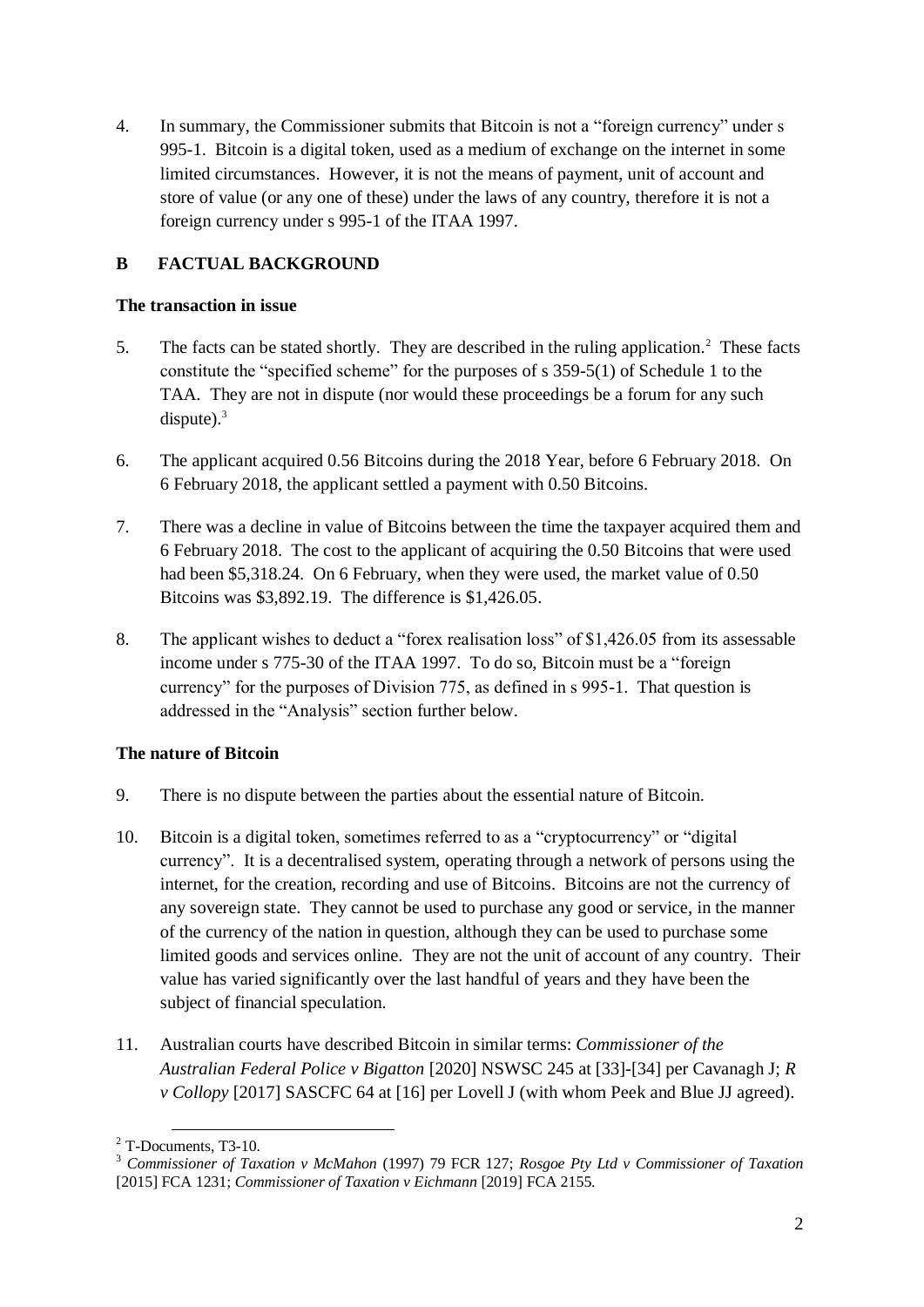For recent international judgments containing descriptions of cryptocurrency, see *Ruscoe v Cryptopia Ltd (in liquidation*) [2020] NZHC 728 (High Court of New Zealand) at [21] per Gendall J<sup>4</sup> and *B2C2 Ltd v Quoine Pte Ltd* [2019] SGHC(I) 3, [2019] 4 SLR 17 (High Court of Singapore) per Thorley IJ at [142] ("Cryptocurrencies are not legal tender in the sense of being a regulated currency issued by a government").<sup>5</sup>

- 12. The following more detailed description is extracted from Taxation Determination TD 2014/25 "Income tax: is Bitcoin a 'foreign currency' for the purposes of Division 775 of the Income Tax Assessment Act 1997?". It is also set out, verbatim, in the first three pages of the applicant's objection.<sup>6</sup> This is uncontentious background information as to the nature of Bitcoin. The paragraph and footnote numbers below are those within TD 2014/25, with the citations reproduced in footnotes below (the footnoted articles have been filed in the Tribunal by the Respondent).
	- "7. The Oxford Dictionary of English (3rd Ed.) defines Bitcoin as:

a type of digital currency in which encryption techniques are used to regulate the generation of units of currency and verify the transfer of funds, operating independently of a central bank: *bitcoin has become a hot commodity among speculators* | *If you want to buy something using bitcoin you need to make sure the seller accepts the cryptocurrency*.

8. It is described by commentators as 'a virtual currency that essentially operates as online cash' $[3]$ <sup>7</sup> and as a 'crypto-currency, designed to reinvent the way that money works'.<sup>[4]8</sup> Bitcoin operates as a decentralized peer-to-peer payments network whose implementation relies on the use of public-key cryptography to validate transactions involving existing bitcoin and in doing so generates new bitcoin.[5] $\degree$ The Bitcoin system is decentralized in that it is not under the control of a central authority. $[6]^{10}$  Transactions on the Bitcoin network are denominated in bitcoin. The value of bitcoin is 'not derived from gold or government fiat, but from the value that people assign it'.[7] $11$ 

9. The process through which bitcoin are created and enter into circulation is called 'Bitcoin mining'. Mining involves a 'miner' using freely downloadable Bitcoin software to solve complex cryptographic equations that essentially verify and validate transactions involving the transfer of existing bitcoin between other parties,

 4 https://www.courtsofnz.govt.nz/assets/cases/Ruscoe-v-Cryptopia-Ltd-in-liq-CIV-2019-409-544.pdf 5 https://www.supremecourt.gov.sg/docs/default-source/module-document/judgement/sic-7-of-2017---b2c2-vquoine-(final-14-3-19)-pdf.pdf

<sup>6</sup> T-Documents, T6-27 to T6-29

<sup>7</sup> Brito, J and Castillo, A 'Bitcoin: A Primer for Policymakers', *Policy*, Summer 2013-2014, vol. 29, no. 4, pp 3-12.

<sup>8</sup> Bradbury, D 'The problem with Bitcoin', *Computer Fraud & Security* November 2013, issue 11, pp 5-8. 9 *Supra* Note 7.

<sup>10</sup> See also Guthrie, N 'The End of Cash? Bitcoin, the Regulators and the Courts' *Banking & Finance Law Review* Apr 2014, vol 29, no. 2, pp 355-367; Moore, T 'The promise and perils of digital currencies' *International Journal of Critical Infrastructure Protection*, 2013, pp 147-149.

<sup>&</sup>lt;sup>11</sup> *Supra* Note 7; Supra Note 10: Guthrie, N at 357 and Moore, T at p 147.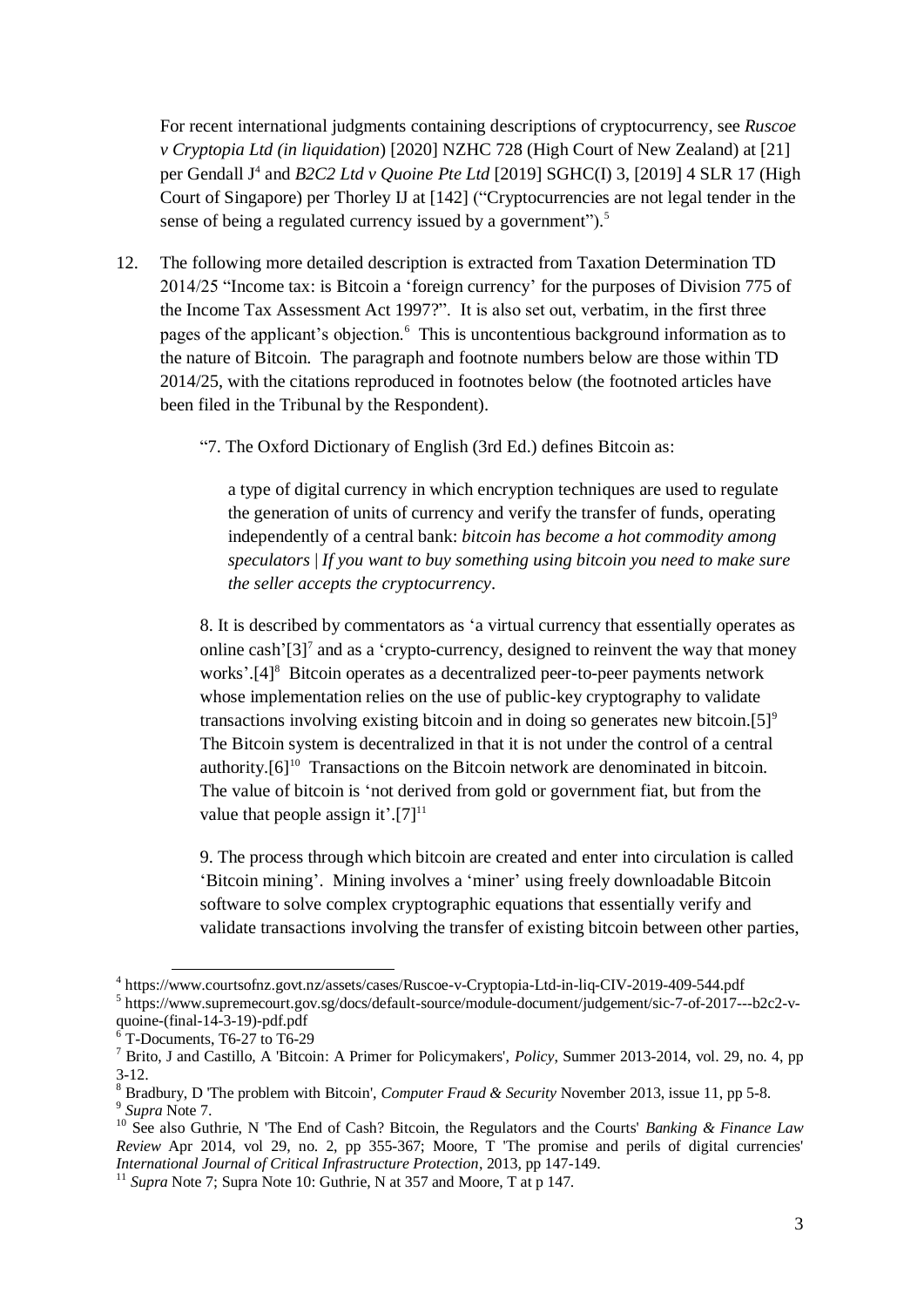for example, to ensure an existing bitcoin cannot be transferred more than once by the one person. The first 'miner' to successfully solve an equation receives as a reward a specified number of newly created bitcoin to their 'Bitcoin address'. The process of 'mining' has been explained as follows: $[8]^{12}$ 

The actual mining of bitcoins is by a purely mathematical process. A useful analogy is with the search for prime numbers: it used to be fairly easy to find the small ones (Eratothenes in Ancient Greece produced the first algorithm for finding them). But as they were found it got harder to find the larger ones.

...

For bitcoins the search is not actually for prime numbers but to find a sequence of data (called a 'block') that produces a particular pattern when the Bitcoin 'hash' algorithm is applied to the data. When a match occurs the miner obtains a bounty of bitcoins (and also a fee if that block was used to certify a transaction). The size of the bounty reduces as bitcoins around the world are mined.

The difficulty of the search is also increased so that it becomes computationally more difficult to find a match. These two effects combine to reduce over time the rate at which bitcoins are produced and mimic the production rate of a commodity like gold. At some point new bitcoins will not be produced and the only incentive for miners will be transaction fees.

10. Bitcoin that are already in circulation can be acquired either by exchanging 'national' or 'fiat' currencies $[9]$ <sup>13</sup> for them through an online exchange (or through a Bitcoin ATM), or by accepting them as a gift or in exchange for goods and services.

11. Bitcoin are sent and received via Bitcoin addresses. A Bitcoin address is a long alphanumeric string used by the network as an identifier. The address can be generated at no cost by any user of Bitcoin and a person can have any number of Bitcoin addresses. $[10]^{14}$ 

12. Bitcoin uses public key cryptography to make and verify digital signatures used in bitcoin transactions. $[11]^{15}$  Each user is assigned a 'public/private' keypair which is saved in that person's 'Bitcoin wallet'. A Bitcoin wallet has been described as something 'that stores the digital credentials for [a person's] bitcoin holdings'.[12]<sup>16</sup>

l

<sup>&</sup>lt;sup>12</sup> Tindell, K 'Geeks Love the Bitcoin Phenomenon Like They Loved the Internet in 1995' *Business Insider* 5 April 2013. See also *supra* Note 7.

<sup>13</sup> For example, Australian dollars, US dollars etcetera. 'Fiat money' is defined as 'Money that a government has declared to be legal tender, although it has no intrinsic value and is not backed by reserves. Most of the world's paper money is now fiat money.': *A Dictionary of Finance and Banking* (Oxford) 4th revised ed. <sup>14</sup> *Supra* Note 8.

<sup>15</sup> *Supra* Note 7.

<sup>16</sup> Villasenor, J 'Secure Bitcoin Storage: A Q&A With Three Bitcoin Company CEOs' *Forbes* 26 April 2014.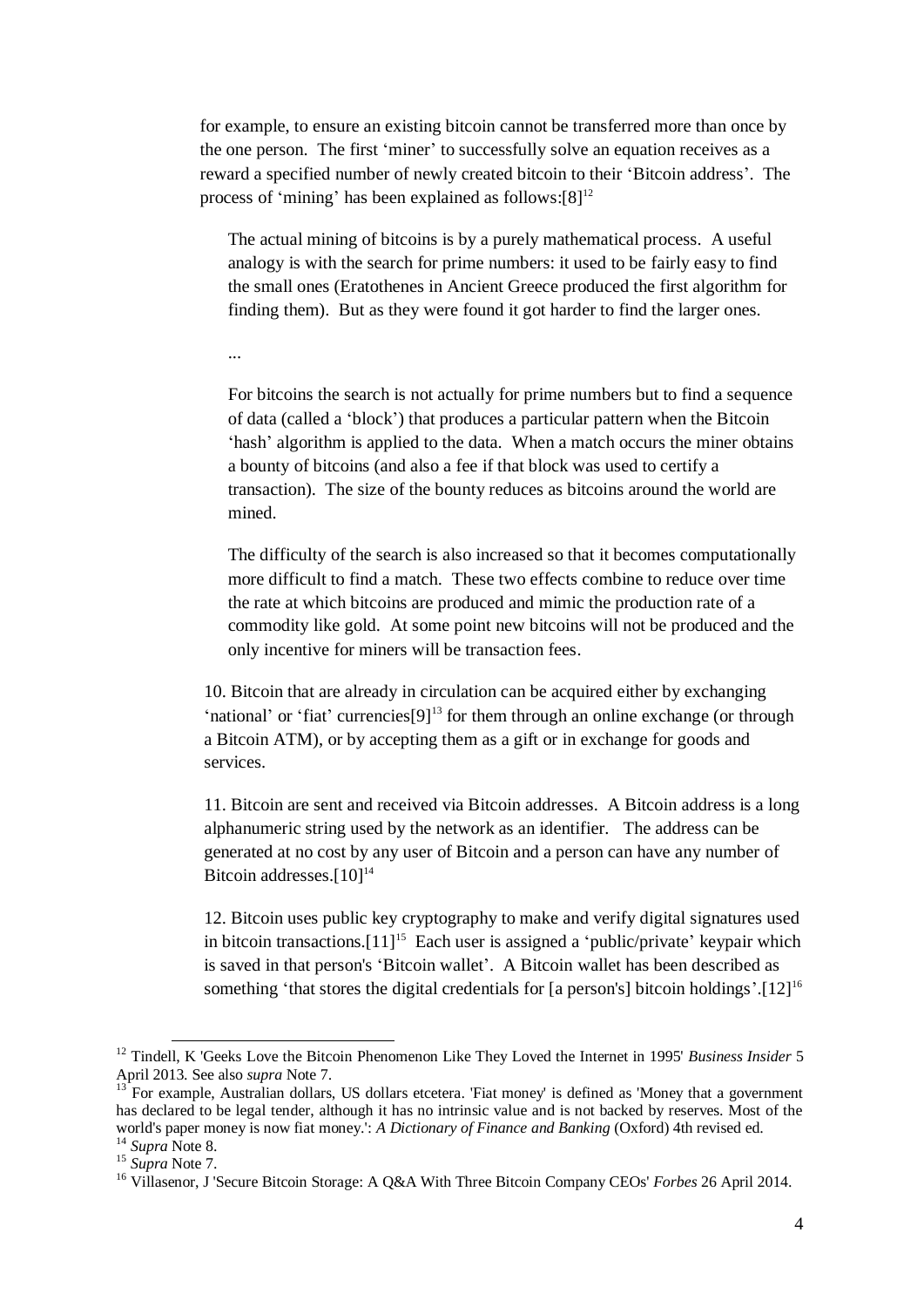13. The public key is an alphanumeric number that mathematically corresponds to the Bitcoin address which is publicly known. The private key is also an alphanumeric number; however, it is kept secret as it is what allows bitcoin to be transferred between Bitcoin addresses. $[13]^{17}$  The private key is also mathematically related to the Bitcoin address. It is designed so that the Bitcoin address can be calculated from that private key, but importantly, the same cannot be done in reverse.<sup>[14]<sup>18</sup></sup>

14. To transfer bitcoin, a person creates a transaction message with the number of bitcoin to be transferred and signs the transaction with their private key. $[15]^{19}$ Those bitcoin are associated with the person's public key. The transaction is then broadcast to the Bitcoin network for validation through the Bitcoin mining process. $[16]^{20}$  Once validated they are added to the 'block chain', which is a public global ledger of all Bitcoin transactions.

15. A bitcoin is only accessible by the person in possession of the private key that relates to the Bitcoin address associated with that person's bitcoin holdings. Accordingly, a bitcoin consists not just of the numerical amount (or balance) of bitcoin and the Bitcoin address to which they are associated, but also the related private key that allows the holder to do anything with those bitcoin."

- 13. The Commissioner notes that while, in paragraph 8 of the TD 2014/25 description above, it is stated that commentators describe Bitcoin as "online cash", Bitcoin cannot, in fact, be used to settle all (or even a large proportion of) transactions online, nor could it in the 2018 Year. There is no such fact set out in the ruling application, accordingly no factual finding to that effect can be made.
- 14. The applicant has on 2 April 2020 filed material with the Tribunal. Some of that material is descriptive of the nature of Bitcoin and is consistent with the above. Other of it is more detailed and technical material which, it is submitted, is not relevant to the question for determination by the Tribunal. It also includes some foreign authorities on other legal issues; none consider whether Bitcoin is a currency or foreign currency for the purposes of the jurisdiction's rules for the taxation of foreign exchange gains and losses. A further category of material (the source of which is often unclear) seems designed to support a factual finding that Bitcoin can be used to purchase certain specific goods or services. Such factual material, other difficulties with it aside, was not part of the ruling application and accordingly cannot be considered by the Tribunal: $^{21}$  see, further, paragraph 31 below.

l <sup>17</sup> *Supra* Note 7.

<sup>&</sup>lt;sup>18</sup> Wiener, H, Zelnik, J, Tarshish, I, & Rodgers, M 'Chomping at the Bit: U.S. Federal Income Taxation of Bitcoin Transactions' *Journal Of Taxation Of Financial Products* (2013) vol. 11, no. 3, pp. 35-47 at 35.

<sup>&</sup>lt;sup>19</sup> Kondor D, Posfai M, Csabai I, Vattay G 'Do the Rich Get Richer? An Empirical Analysis of the Bitcoin Transaction Network' (2014) *PLoS ONE* vol. 9, issue 2 pp 1-10 at p 1.

<sup>20</sup> *Supra* Note 7.

<sup>21</sup> *Commissioner of Taxation v McMahon* (1997) 79 FCR 127; *Rosgoe Pty Ltd v Commissioner of Taxation* [2015] FCA 1231; *Commissioner of Taxation v Eichmann* [2019] FCA 2155.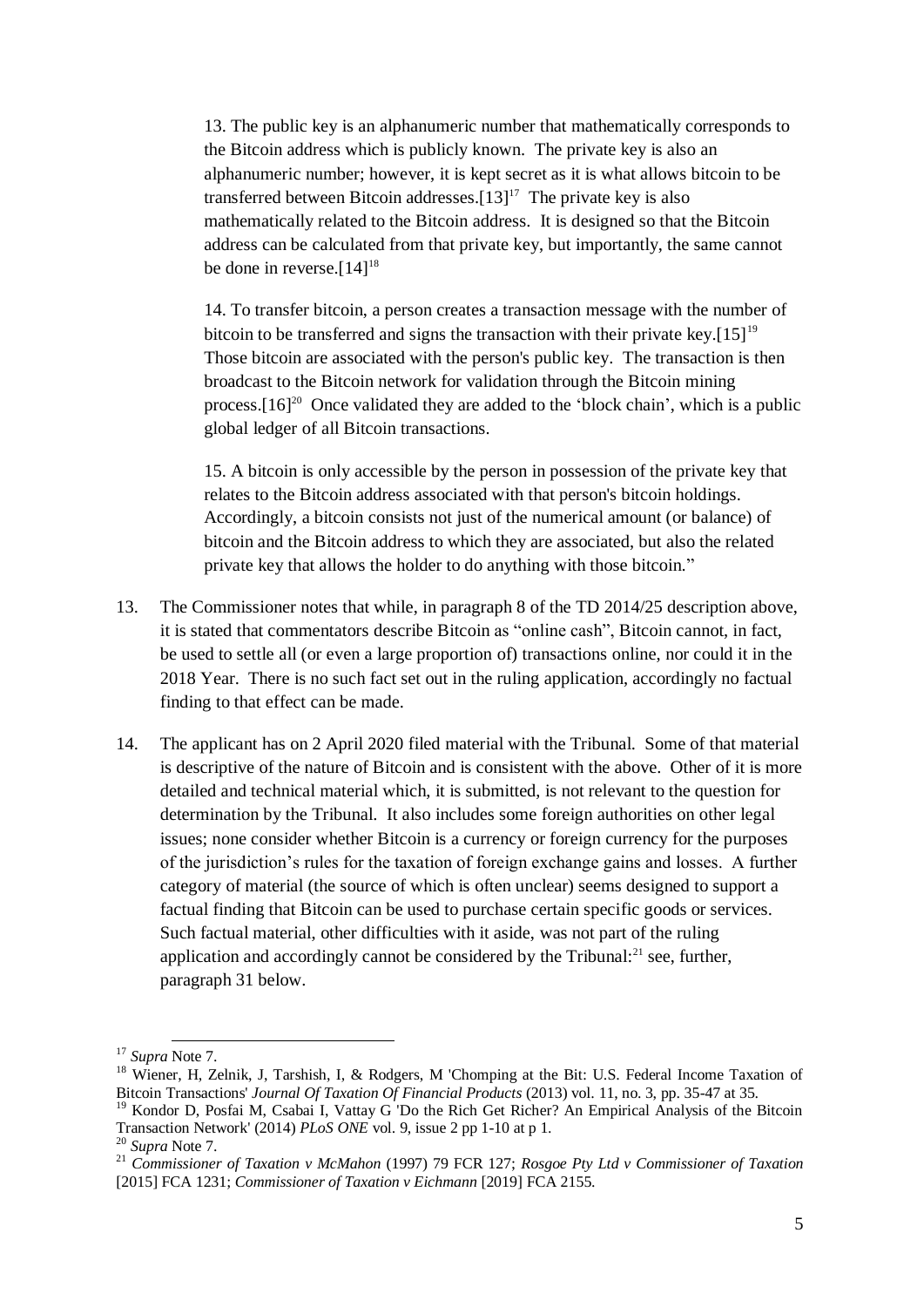# **C ANALYSIS**

- 15. To have a forex realisation loss from a "currency exchange rate effect" (see ss 775-40, 775-105) which is deductible under s 775-30 of the ITAA 1997, the item disposed of must be "foreign currency" or "a right, or part of a right, to receive foreign currency": s 775-40(1). The latter is not suggested to apply, nor would it.
- 16. The question is whether Bitcoin is "foreign currency" for these purposes. Foreign currency is defined in s 995-1(1) of the ITAA 1997 in the following way:

"Foreign currency means a currency other than Australian currency"

- 17. Definitions in s 995-1(1) prevail, subject to a contrary intention: chapeau to s 995-1(1). There is no suggestion that a contrary intention is manifest in Division 775. Rather, Division 775 clearly attracts the statutory definition: it is the prime set of rules for which the concept of foreign currency is relevant. Division 775 is specific to *foreign currency* gains and losses: see s 775-10. It is not directed at gains and losses from the disposal of other assets the value of which may fluctuate over time; other regimes, such as the capital gains tax provisions, cover those circumstances.
- 18. While it is relevant to consider the meaning of the word "currency" which appears twice in the statutory definition, it should be borne in mind in statutory interpretation that:

"[i]t is axiomatic that (a) the words in a sentence are not building blocks whose meaning is unaffected by the rest of the sentence, (b) the sentence is the unit of communication by which language works, and (c) the significance of individual words is affected by other words and the syntax of the whole sentence." $^{22}$ 

- 19. Accordingly, after considering the meaning of "currency", these submissions will return to the definition as a whole in order to identify its correct construction.
- 20. The word "currency" is defined in the Macquarie Dictionary as "that which is current as a medium of exchange; the money in actual use". It is also defined in the Oxford English Dictionary as "of money: The fact or quality of being current or passing from man to man as a medium of exchange; circulation" and "that which is current as a medium of exchange; the circulating medium (whether coins or notes); the money of a country in actual use".
- 21. The word "currency" also has a legal meaning, and it presumed Parliament intended the legal meaning to apply in using the word in this statutory definition.<sup>23</sup> No contrary intention is manifest in Division 775 or the s 995-1(1) definition.
- 22. In *Leask v Commonwealth* (1996) 187 CLR 579, Brennan J held at 595:

l <sup>22</sup> *2 Elizabeth Bay Road Pty Ltd v Owners - Strata Plan No 73943* (2014) 88 NSWLR 488 at [82] per Leeming JA (with whom Basten JA agreed).

<sup>23</sup> *Attorney-General (NSW) v Brewery Employees Union of New South Wales* (1908) 6 CLR 469 at 531.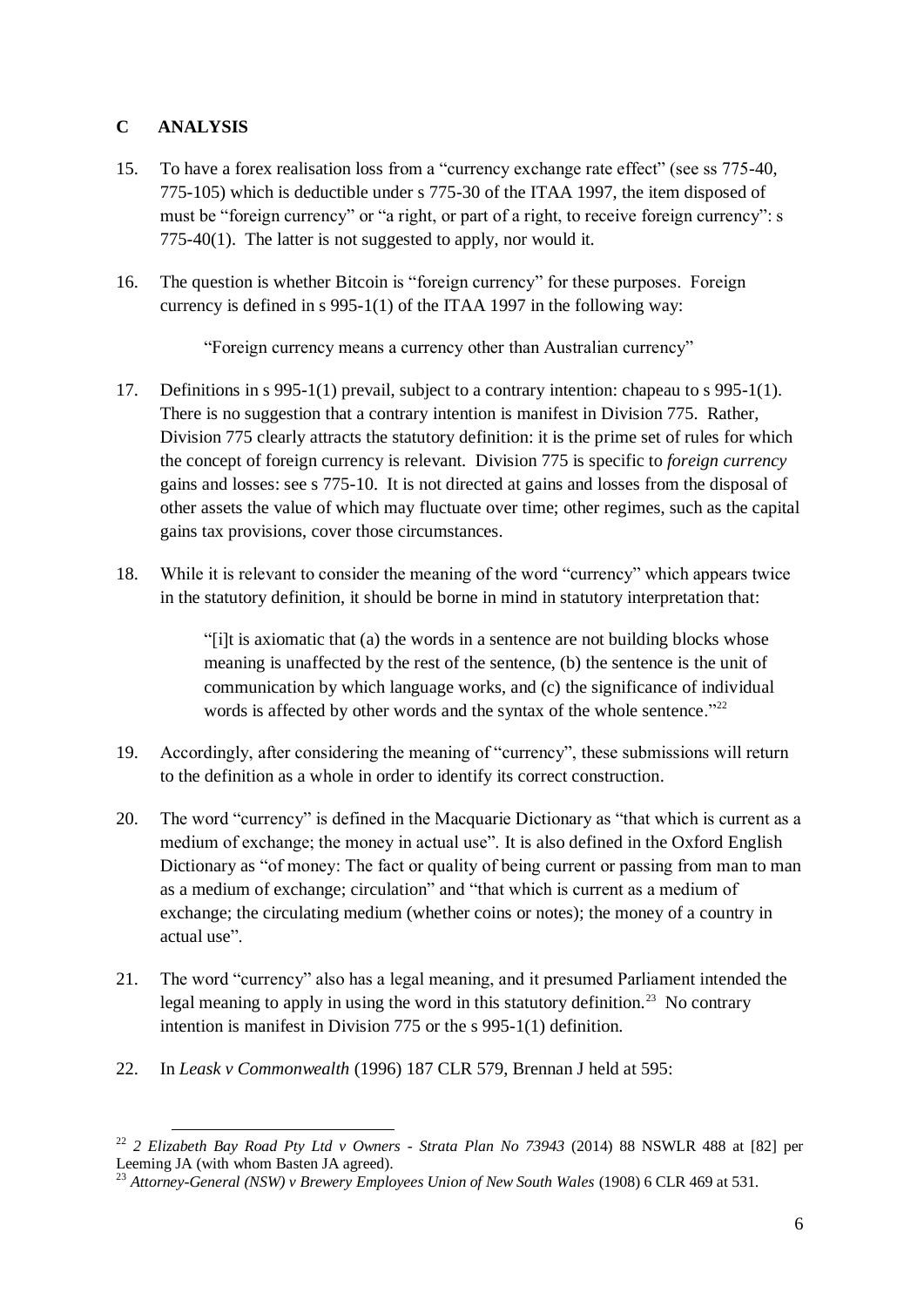"Currency consists of notes or coins of denominations expressed as units of account of a country and is issued under the laws of that country for use as a medium of exchange of wealth [60] [*cf* the description of "money" proposed by F A Mann in *The Legal Aspect of Money*, 5th ed (1992), p 8.]."

23. Gummow J held at 617-18:

"Section  $8(1)$  of the Currency Act 1965 (Cth) ("the Currency Act") states that the monetary unit, or unit of currency, of Australia is the dollar; s 9(1), so far as is material, requires every transaction, dealing, matter or thing relating to money or involving the payment of, or a liability to pay, money to be made, executed, entered into or done according to the currency of Australia, unless the currency of some other country is used; and s 11(1) requires that every payment, unless made according to the currency of some other country, be made according to the currency of Australia."

24. His Honour went on to hold at 622 (footnotes omitted, emphasis added):

"In *Watson v Lee*, Mason J, with whom Gibbs J agreed, held that s 51(xii) gave the Parliament power "to control and regulate the receipt and use" in Australia of foreign currency. Barwick CJ and Stephen J (with whom Gibbs J also agreed) spoke to the same effect. By parity of reasoning, the power also supports laws to control and regulate the receipt and use of coin and paper money in Australia, being the medium of exchange in Australia.

Stephen J and Mason J also emphasised that, while "coinage" and "legal tender" involved quite specific and narrow concepts, the former being concerned with coins as money and the latter with the prescription of that which at any particular time may be a lawful mode of payment, "currency" was a broader expression. This is exemplified by the provisions of the Currency Act to which I have referred earlier in these reasons. They illustrate the proposition that *currency is a universal means of exchange, designated by a particular unit of account*."

25. The High Court in *Travelex Ltd v Commissioner of Taxation* (2010) 241 CLR 510 considered that what gives currency (there, Fijian Dollars) its value is its status as the means of payment and store of value that is universally accepted in a certain country. French CJ and Hayne J stated at [26]:

> "By the supply which is constituted by the sale and delivery of the foreign currency, the supplier supplies to the acquirer the rights that attach to the tokens (be they notes or coins) that are the foreign currency. The supply (by sale) is not sufficiently described as a sale of the particular tokens. Those tokens are valuable because they are currency in at least the country or area of issue. Because the tokens are currency, the holder of the tokens can use them as a medium of exchange and as a store of economic value.[23] [Fox, *Property Rights in Money*, (2008) at 6 [1.19]]. Currency has value only because of the rights that attach to it."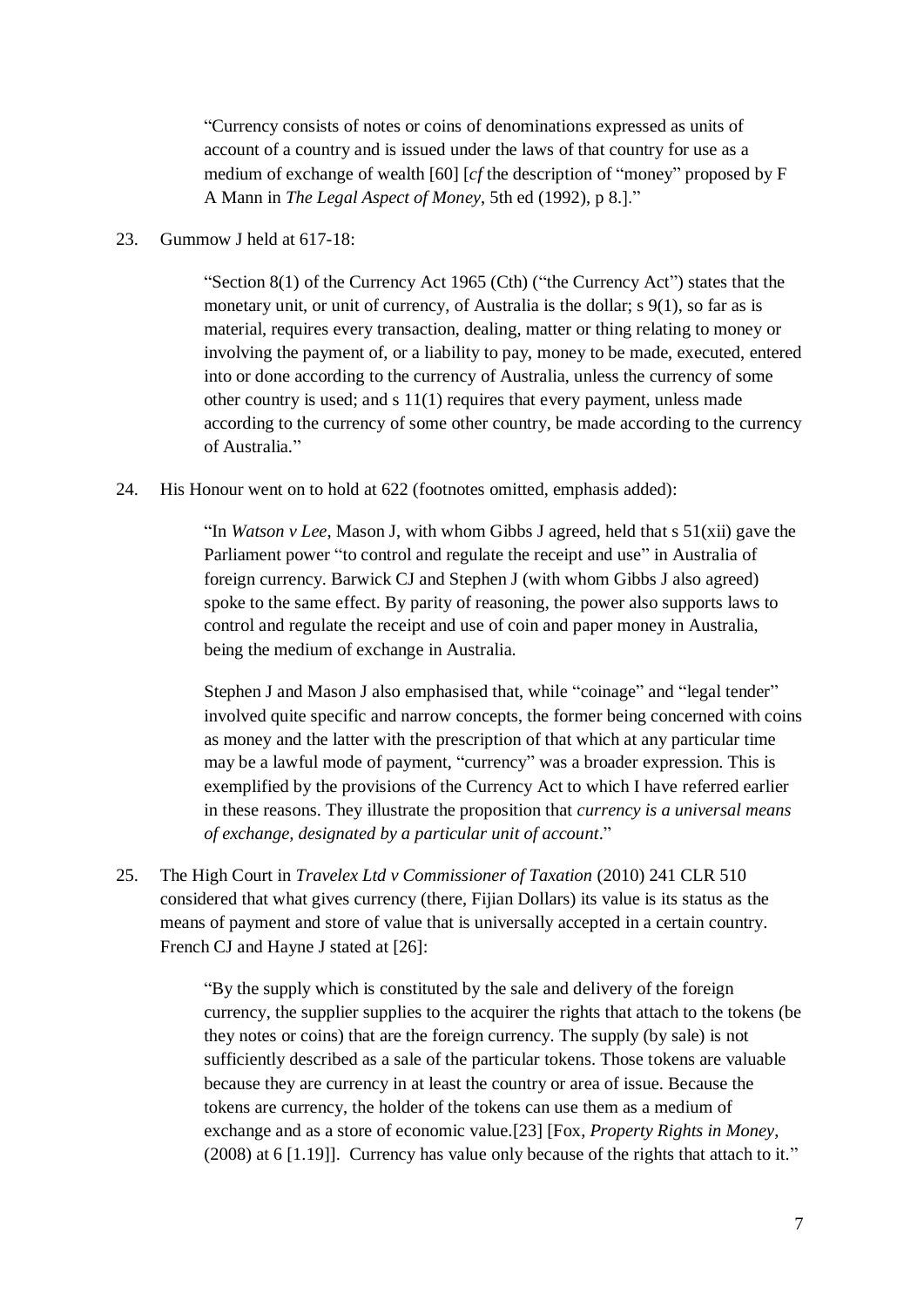#### 26. Heydon J stated at [50]:

"to transfer currency does more than transfer the right of ownership of the pieces of paper: it transfers the rights associated with legal tender. To use currency is to employ it in discharging debts, acquiring goods or services, and creating new debts. For the transferee to "use" the legal tender is to exercise those rights — it is to discharge obligations owed by the transferee or create new obligations in others."

27. While the statutory definition does not use the word "money", some analogy can be drawn to the law on the legal meaning of that word. *Halsbury's Law of Australia* (4th edition, paragraphs 101, 102) states:

> "The primary function of money is to serve as a medium of exchange, and as such it is accepted without question in final discharge of debts or payment for goods or services. Money also serves as a common standard of value by reference to which the comparative values of different commodities are ascertained, as a unit of account in which debts and liabilities are expressed, and as a store of value or purchasing power."

28. In *Mann on the Legal Aspects of Money*, 6<sup>th</sup> Ed, (2005), Proctor states at [1.12] that money:

> "must exist within some form of legal framework, because it reflects an exercise of sovereignty by the State in question."

29. Proctor goes on to state at [1.13]:

"For anything which is treated as "money" purely in consequence of local custom of the consent of the parties does not represent or reflect an exercise of monetary sovereignty by the State concerned, and thus cannot be considered as "money" in a legal sense."

- 30. The Commissioner submits that the meaning of "currency" in the s 995-1(1) definition of "foreign currency", whether it be the ordinary meaning or its legal meaning in Australia, is that which is recognised and adopted by the laws of a sovereign State as the means of payment, unit of account and store of value. Bitcoin is not within that meaning.
- 31. The applicant contended in its objection that "currency should be defined as a medium of exchange", without any further criteria to be satisfied.<sup>24</sup> There are several difficulties with that argument:
	- a. the ruling application was silent as to whether the Bitcoins which the applicant acquired and disposed of in the 2018 Year could have been used as a medium of exchange in the general, "universal"<sup>25</sup> sense in which the currency of a sovereign

l  $24$  T-Documents, T6-32.

<sup>25</sup> *Leask* at 622 per Gummow J.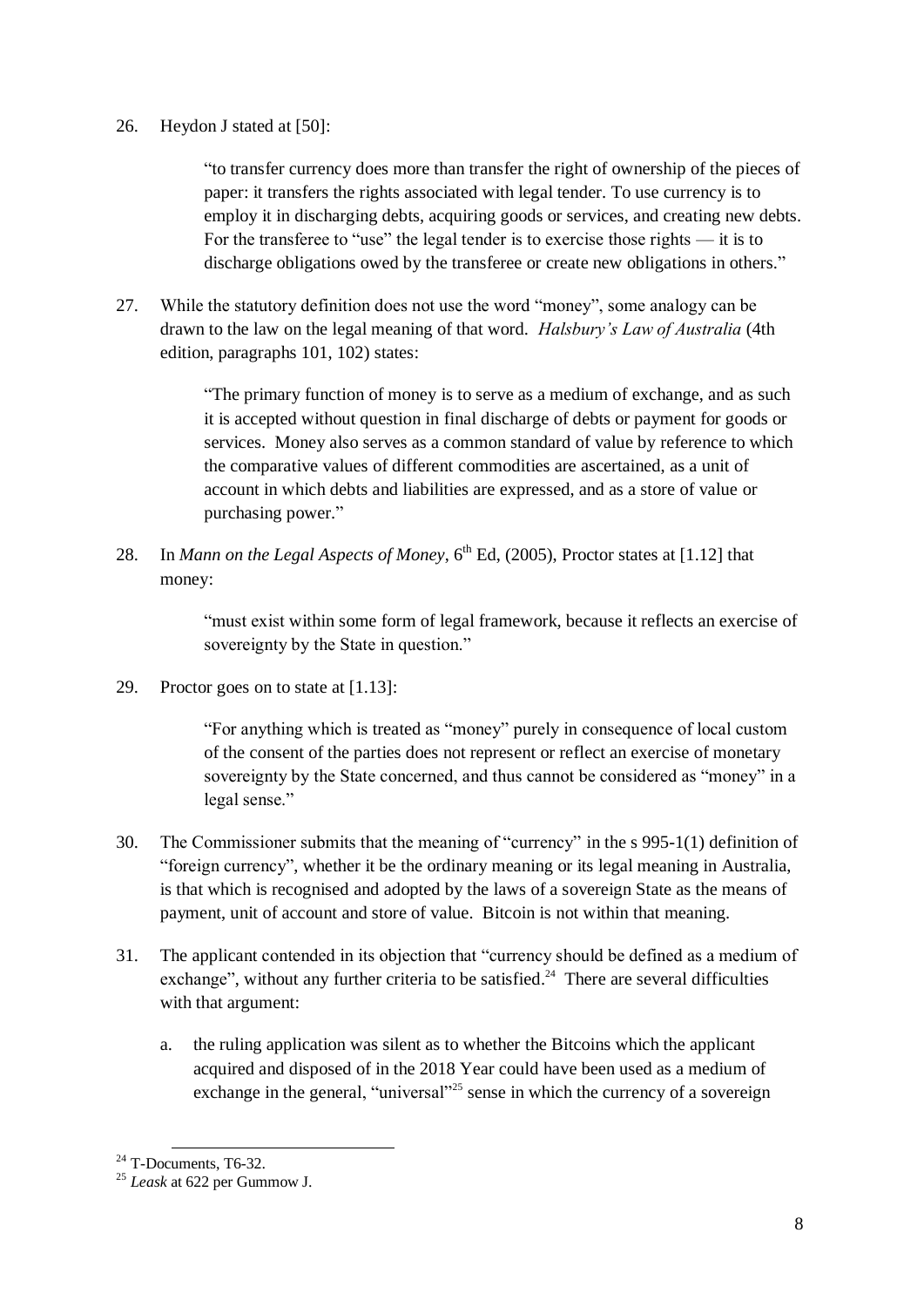state is a medium of exchange in that nation. Accordingly, no fact could be found to that effect. $26$ 

- b. The materials filed by the applicant on 2 April 2020 cannot supplement the facts in the ruling application, $^{27}$  and in any event those materials do not establish that Bitcoin was a medium of exchange in the requisite sense in the 2018 Year.
- c. Furthermore, the mere fact that an asset can be used to purchase certain specific items (assuming for a moment that Bitcoin can) does not make it a "currency". On that basis, frequent flyer points and ride tokens in amusement parks, for example, would be currencies, which they clearly are not.
- 32. The applicant has also contended that the fact that Bitcoin has not been forbidden by countries such as the USA and Canada is sufficient to make it a foreign currency.<sup>28</sup> The objection reasons that, given it has not been forbidden in these countries, "it is assumed that Bitcoin is legally recognised by these countries."<sup>29</sup> However, it does not follow that merely because Bitcoin is not illegal in the USA or Canada (or, indeed, Australia) that it is "legally recognised" by the monetary systems of those countries *as a currency*. This is a leap which cannot be bridged.
- 33. However, even if the word "currency" was capable of a highly generous interpretation which might embrace Bitcoin, that would not be its proper interpretation in the statutory context of the s 995-1(1) definition of "foreign currency". The definition uses the word "currency" twice, $30$  and the second time it does so it is by reference to "Australian" currency", that is, the Australian Dollar. The first usage of "currency" in the definition is thus a reference to equivalent currencies, being the means of payment, unit of account and store of value of the monetary system of another nation. Such an interpretation meets the object and purpose of Division 775, which is to deal with gains and losses from fluctuations in foreign currencies against the Australian Dollar. Division 775 is not intended to cover all assets which fluctuate in value by reference to Australian Dollars; there are ample other schemes within the tax legislation for those circumstances.
- 34. If Bitcoin were viewed as a foreign currency for the reasons contended by the applicant, it would also *equally* be an Australian currency. Bitcoin can be participated in from Australia just the same as it can be participated in from various other countries of the world. This would make a misconstruction of the statutory definition of "foreign currency". It would defy the dichotomy at its heart, being between Australian currency on the one hand and foreign currency on the other.
- 35. While treatment in other jurisdictions is not binding in relation to the interpretation of the s 995-1(1) definition of "foreign currency", it may be noted that no jurisdiction has been

l

<sup>26</sup> *Commissioner of Taxation v McMahon* (1997) 79 FCR 127; *Rosgoe Pty Ltd v Commissioner of Taxation* [2015] FCA 1231; *Commissioner of Taxation v Eichmann* [2019] FCA 2155.

<sup>27</sup> *Commissioner of Taxation v Eichmann* [2019] FCA 2155 at [21]

 $28$  T-Documents, T6-33.

<sup>29</sup> T-Documents, T6-33.

<sup>30</sup> *McGraw-Hinds (Aust) Pty Ltd v Smith* (1979) 144 CLR 633 at 643.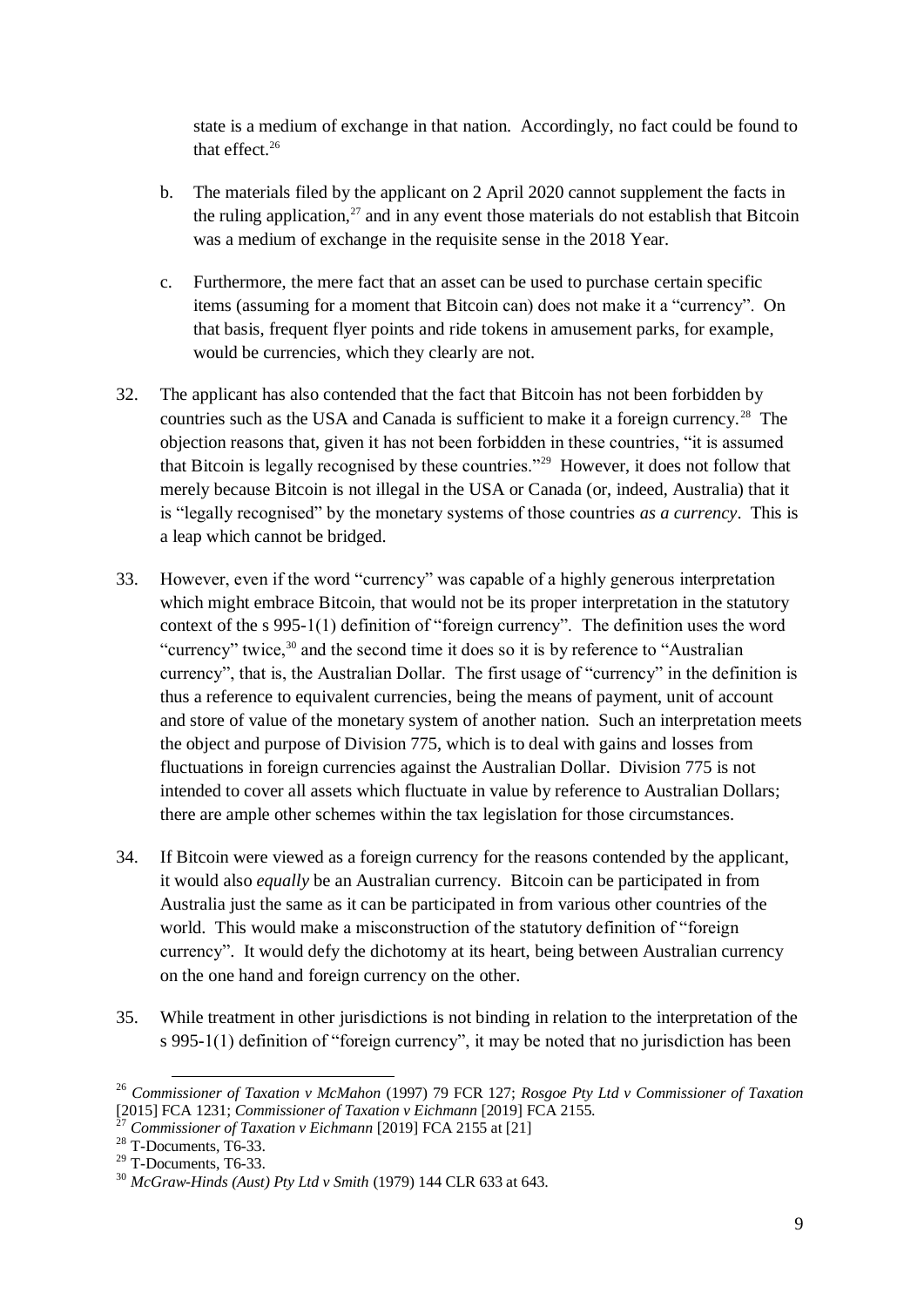identified which treats Bitcoin as a foreign currency for the purposes of its rules for taxation of foreign exchange gains and losses. The specific guidance of the Internal Revenue Service in the United States is that Bitcoin is not a foreign currency for those purposes.<sup>31</sup> Her Majesty's Revenue and Customs in the United Kingdom takes the same position, $32$  as does the Canadian Revenue Agency<sup>33</sup> and the New Zealand Inland Revenue Department.<sup>34</sup>

- 36. The applicant has referred to the 2017 changes to the A New Tax System (Goods and Services Tax) Act 1999 (**GST Act**). 35 Their context is quite different, but putting that to one side momentarily, the changes do not assist the applicant. They brought in a new defined term "digital currency", but left in place right alongside it the existing term "a currency other than Australian currency".<sup>36</sup> Digital currency was not thought to have come within the latter term. They are mutually exclusive. The extrinsic material to the 2017 changes also makes it clear that Parliament did not regard digital currency as "a currency other than Australian currency" or as money.<sup>37</sup> The Commissioner accepts the principle that legislation is interpreted in an ambulatory fashion and that amendments to legislation may sometimes alter the meaning of other legislation.<sup>38</sup> However, those principles are not relevantly engaged in the present case.
- 37. The definition of "foreign currency" clearly places Australian currency, the Australian Dollar, in contradistinction to its foreign counterparts. Bitcoin is not a foreign counterpart to the Australian Dollar. It is not the unit of account, store of value and "universally"<sup>39</sup> accepted means of payment of another nation and accordingly it is not a "foreign currency" for the purposes of s 995-1(1) and s 775-30 of the ITAA 1997.

## **E ORDER SOUGHT**

l

38. It is respectfully submitted that the objection decision should be affirmed.

<sup>31</sup> https://www.irs.gov/pub/irs-drop/n-14-21.pdf US Internal Revenue Service Notice 2014-21, Question 2 ("Under currently applicable law, virtual currency is not treated as currency that could generate foreign currency gain or loss for U.S. federal tax purposes.")

<sup>32</sup> https://www.gov.uk/government/publications/tax-on-cryptoassets/cryptoassets-tax-for-businesses ("This means that any Corporation Tax legislation which relates solely to money or currency does not apply to exchange tokens or other types of cryptoasset. For example: the foreign currency rules (section 328 of the Corporation Tax Act 2009)")

<sup>33</sup> https://www.canada.ca/en/revenue-agency/programs/about-canada-revenue-agency-cra/compliance/digitalcurrency/cryptocurrency-guide.html ("The CRA generally treats cryptocurrency like a commodity for purposes of the Income Tax Act. Any income from transactions involving cryptocurrency is generally treated as business income or as a capital gain, depending on the circumstances.")

<sup>&</sup>lt;sup>34</sup> https://www.ird.govt.nz/cryptocurrency/taxing-cryptocurrency ("Because cryptocurrency is treated as property and not currency for tax purposes, foreign currency gains or loss provisions do not apply.")

Applicant's Statement of Facts, Issues and Contentions filed 12 December 2019, [13].

<sup>&</sup>lt;sup>36</sup> Subsections 9-85(2)(a) and (b) of the GST Act; see also item 9 of the table to subreg 40-5.09(3) of the A New Tax System (Goods and Services Tax) Regulations 1999

<sup>&</sup>lt;sup>37</sup> Explanatory Memorandum to Treasury Laws Amendment (2017 Measures No. 6) Bill 2017, [1.9], [1.37],  $\frac{1}{28}$ [1.38].

<sup>38</sup> *Commissioner of Stamps (SA) v Telegraph Investment Co Pty Ltd* (1995) 184 CLR 453.

<sup>39</sup> *Leask* at 622 per Gummow J.